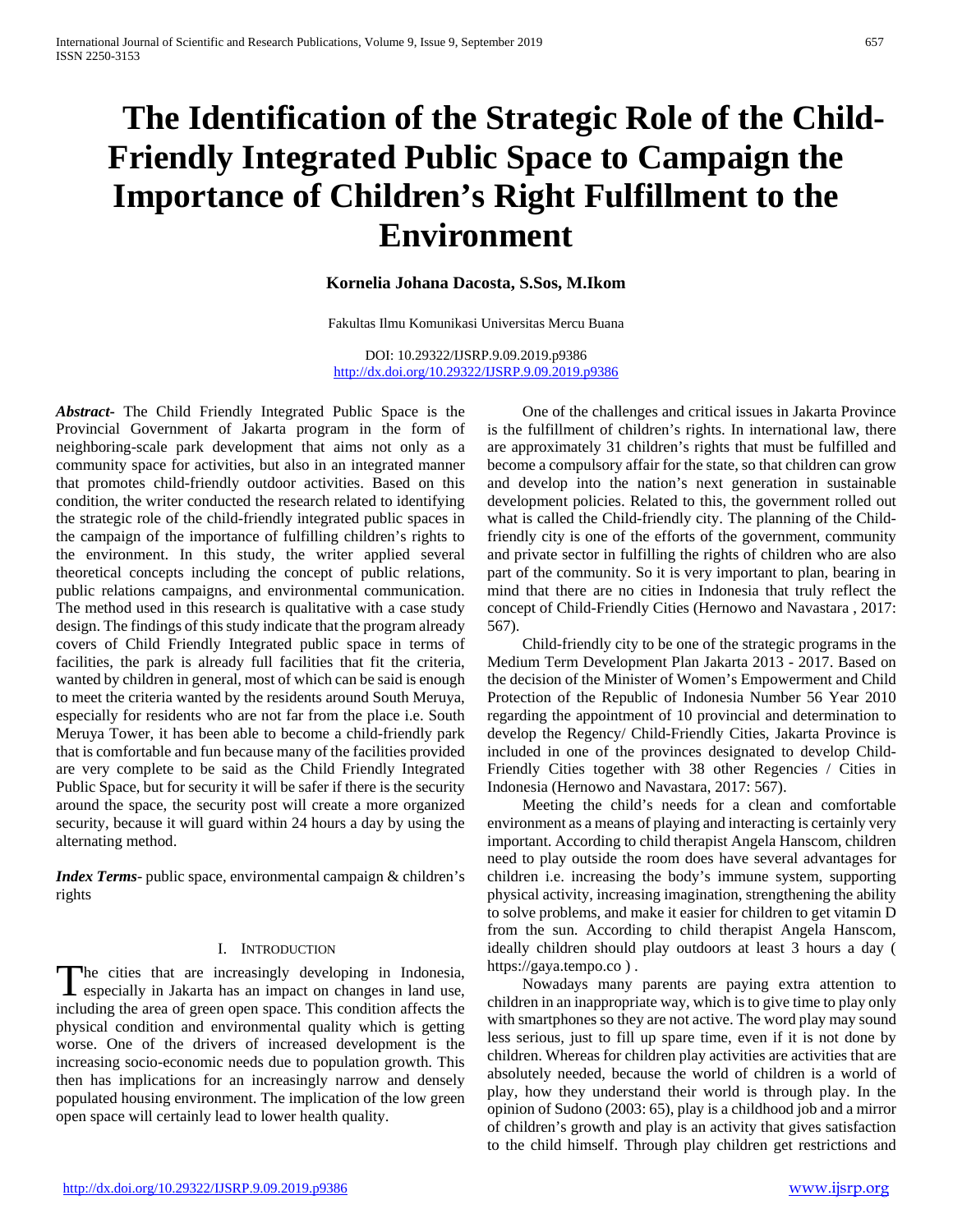understand life. Child psychologists emphasize the importance of play for children. For children, playing is a natural and very meaningful activity. By playing children get the opportunity to have a close relationship with the environment .

 Various studies have proven that playing has many benefits such as: 1) cognitive development, 2) language development, 3) oral development, 4) social and emotional development, 5) physical development, 6) creativity development (Elfiadi, 2016: 54-55). From this research it is important for us to provide a play spaces for children properly and appropriately.

 The Child Friendly Integrated Public Space is a Provincial Government of Jakarta program in the form of neighboring-scale park development that aims not only as a community space for activities, but also in an integrated manner also promotes childfriendly outdoor activities. The friendliness of the public space for children is manifested through the participation of the government together with the community around the child in forming and supervising directly from development to management of the public space. This was explained in Jakarta Governor Decree No. 349 of 2015 concerning the Implementation Team for Development and Maintenance of Child Friendly Integrated Public Spaces which underlined the existence of community participation as beneficiaries of the construction of the public space (Utami, Mugnisjah, & Munandar, 2016: 26).

 Based on these explanations, the writer was interested in researching and focusing this research on how to Identify the Strategic Role of Child Friendly Integrated Public Space in Campaigning the Importance of Fulfilling Children's Rights to the Environment. The purpose of this study is to analyze and describe what the South Meruya public space manager can formulate in an effort to instill the importance of fulfilling children's rights to the environment through campaigns. Thus this research can provide a variety of recommendations related to communication innovation, on how to make an initial identification in a campaign program such as determining the goals, objectives and targets of a campaign program.

# II. LITERATURE REVIEW

# *Public Relations*

 Public relations can be said as a management tool designed to build a variety of support both internal and external to the company. In addition, public relations are also needed to build a positive image of the company through various publicity and communication activities with various stakeholders (Rivero & Theodore, 2014: 21). In addition, public relations is generally associated with communication activities designed to create and maintain an image and good relations of the organization with its public (Prindle, 2011: 32 ).

 The role of public relations can be explained i.e. 1) *Technician Communication.* Here the role of PR is seen as implementing technical communication. Therefore PR should be able to write and edit campaign activities *newsletters*, write *news releases* and campaign *features*, develop Web content about campaign information, create campaign communication media and handle media contacts, 2) *Expert Pre-cyber Communication.*  PR is considered an expert. Public relations must be able to provide input to the leadership to finance how the campaign process can be done well, 3) *Communication Facilitator.* Public

relations must be able to communicate the campaign message to the public. Both with the external public and internal public*,* and 4) *Problem Solving Process Facilitator.* Public relations must be able to be a facilitator and problem solving process. PR involves and is involved in management (crisis) (Yuliawati and Irawan, 211: 2016) .

# *Public Relations* **Campaigns**

 Johnson-Cartee and Copeland (1997) campaign activities include: 1) Campaigning, I.e. problem identification, setting campaign objectives. According to Ostergaard (2002) "3A" needs to be achieved. They are *awareness, attitude* , and *actions* . These three aspects are interrelated and are subject to the influence (*the target of influences*), 2) campaign management is a campaign management starting from design, implementation, and evaluation. At this management stage the entire contents of the campaign program is directed to equip and influence aspects of the knowledge, attitudes and skills of the target audience. These three aspects are prerequisites for behavior change, 3) the evaluation process is a systematic effort to assess various aspects related to the process of implementing and achieving campaign objectives (Tyas, et all 2017: 59-61).

 To achieve the objectives of the campaign, the communication strategies of the campaigners are facilitated by the existence of social media in communication activities. Social media can function as a network agent and a window for criticism and suggestions. (Rowe and Pitfield, 2018). The implementation of social media campaigns can be beneficial for the company because of the several benefits provided by this campaign: firstly, more people can be reached in a shorter period of time. Thus, many consumers can be reached because of extensive social media penetration and thus receive information about the (new) product company. Secondly, the spread of positive words through social networks can influence the decision making of potential customers and possibly increase their purchase intentions. (Baum et al. 2018: 1).

 In addition, Public Relations practitioners can prove the efficiency to the extent that they succeed in optimizing their communication with the public in facilitating two-way communication. Through two-way communication the public relations can analyze how well and how satisfied the participants are about their participation and involvement in the program, so that it can run in the long term. (Petrovici. 2014: 82).

# **Environmental Communication**

 The scientific evidence about the state of global warming shows that the situation is now dire, and we are very close to, or exceeding an irreversible critical climate threshold for more than 1,000 years. This situation requires various parties need to move to address global warming. To overcome this problem, one solution is to design and carry out environmental communication that can build collective awareness of world citizens in overcoming this problem (Brulle, 2010: 83).

 Oepen and Hamacher explained that environmental communication is a planned and strategic communication process that is used by media products to support effective policy making, community participation and project implementation aimed at environmental sustainability. The communication environment involves a two-way interaction of social processes that enable the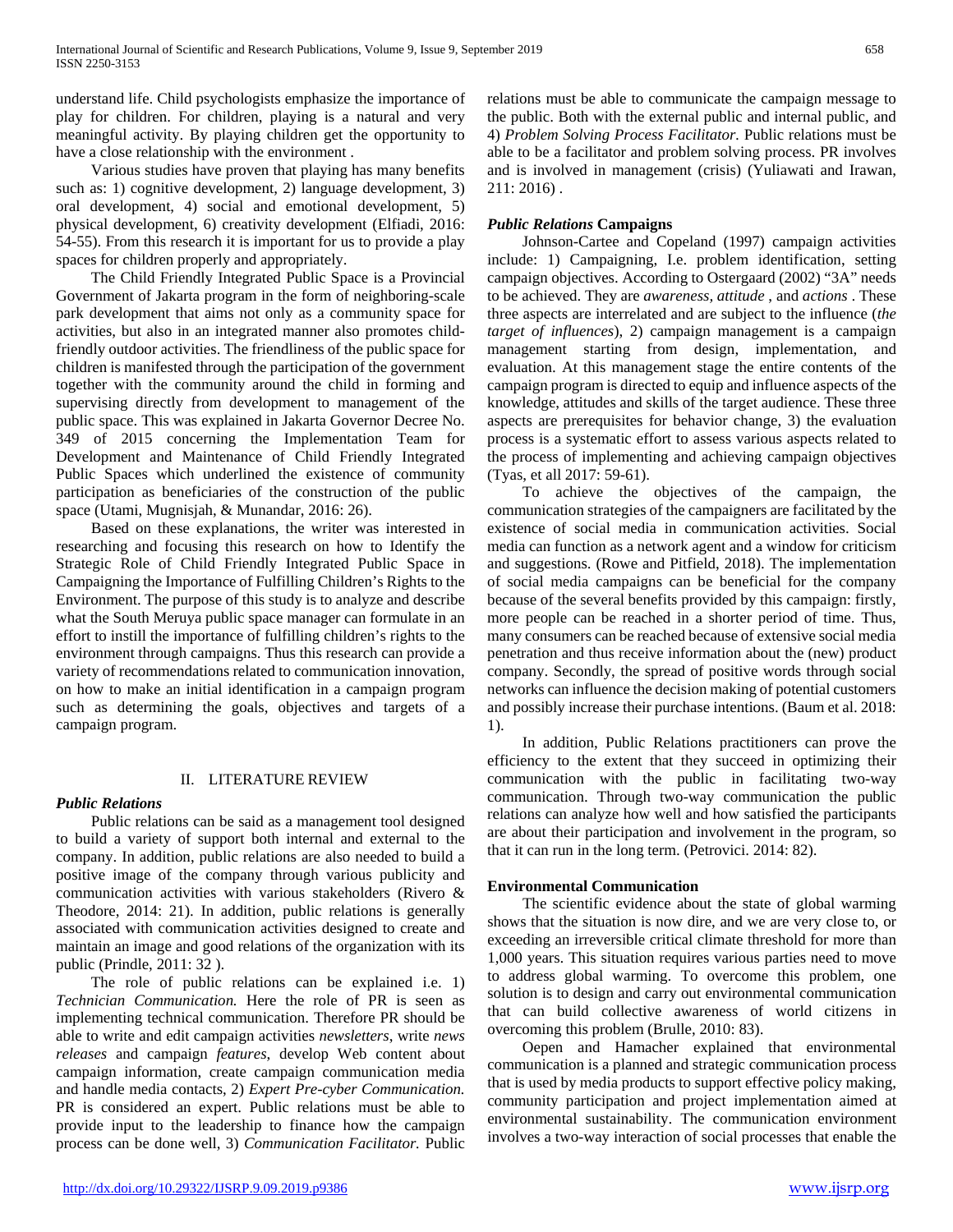persons concerned to understand the factors specific environment and mutual dependence. They also respond to problems in a better way by using this method (Puji Lestari et all: 56: 2016). The environmental communication can be realized with campaign activities aimed at educating the public by expanding public knowledge often depending on asymmetric tactics of public relations. Tactics can be used through the use of controlled media (in the form of advertisements, websites, direct letters, newsletters, and public service announcements) and uncontrolled media (such as media releases, opinion pieces, and publicity of events). (Henderson, 2005: 122)

 Furthermore Robert (2010) argues that environmental communication is a pragmatic and constructive media to provide understanding to the community about the environment. Therefore we need the strategy packaging media messages in a particular communication, it is intended that consciousness and community participation grew in environmental management. The main communicators in environmental communication are government and non-government organizations that have a commitment to environmental management (Herutomo, 41: 2013). Fatonah (2008) argues that environmental communication is one part of sustainable development communication using various efforts and methods and techniques for delivering ideas and skills from those who initiated development aimed at the wider community so that people can understand, accept and participate ( Herutomo, 40 : 2013) .

 The environmental communication analyzed in this study is related to hydroponic growing activities. This is motivated by the narrowness of the available land in the urban housing complex. The community's knowledge has yet to be popularized about the optimization of the benefits of mining despite its limited extent. Limited information about hydroponics that not only functions to make use of the narrow but also at the same time can also improve nutrition and family welfare. Planting without soil means changing the way the needs of plants are supplied by irrigation, but that does not mean the needs of plants can be eliminated or reduced. In additions, plants need light and temperature. Plants need light, temperature and humidity in accordance with the original. This needs to be sculpted considering that the plant will not grow well without the light and temperature that suits its needs (Pipi at all, 2017: 73).

 Plants that will be transferred to the hydroponic media first plant roots are cleaned of soil particles attached. The relocation should be done very carefully, and all soil particles that stick to the roots are cleaned (Lingga, 1984). Washing should be done in running water and not to damage the soft roots (Soeseno, 1985). After the roots are cleaned, plant them in a deep container carefully. Sprinkle them with enough media so that it covers the roots of plants. Many advantages of hydroponic cultivation systems compared to soil cultivation. Hasyim (1984) stated that hydroponic cultivation systems were cheaper and practical. There is very little chance for plants to die, because food is guaranteed. Besides that the use of fertilizers is more controlled and more efficient (Cheek at all, 2017: 73).

## III. RESEARCH METHOD

 The method to be used in this research is a qualitative method with a single case study design. A single case study has three rationalizations: *firstly,* when the case states an important case in testing a well-developed theory, *secondly,* cases present an *extreme* or *unique* case and *thirdly* is a disclosure case (Yin. 2011: 46). The uniqueness of the strategic role of child-friendly integrated public spaces to campaign the importance of fulfilling children's rights to the environment is that the government tries to educate the public regarding the importance of fulfilling children's rights to the environment. This campaign program involves the community as the manager of the public space, so this collaboration activity is very interesting to study. In this study the writer tried to observe, understand and analyze the implementation of the program.

 The Data of qualitative research generally took in the form of descriptions, narratives, data, images or statements obtained from research subjects, both directly and indirectly in campaign planning conducted by the manager of South Meruya public space. The research employed *purposive sampling* technique*. Purposive sampling* is a sampling technique with a certain consideration. For example, conducting a research on food quality, the sample data source is a food expert. This sample is more suitable for qualitative research, or studies that do not make generalizations (Sugiyono, 2004: 124). The chosen speaker was the manager of South Meruya public space. Primary data used in data collection in this study using the method of observation and interviews. The writer conducted interviews with relevant speakers and related to campaign planning conducted by Military District 0503 West Jakarta. In addition, the writer also collected data through field observations. Secondary data was obtained from data containing information value related to campaign planning conducted by Military District 0503 West Jakarta from the website, books, documents, photos and so on.

 To ensure that the research data is valid, a data validity checking process is carried out. Therefore, Miles and Huberman explained that the technique of checking data validity includes three concurrent activities: data reduction, data presentation, and drawing conclusions (verification). Then to determine the validity of the data, the writer conducted a source triangulation technique (Yuliawati & Irawan, 2016: 29). According to Moleong in (Kusuma, 2018: 53) explains that in this technique the writer compares and checks back the degree of confidence of the information obtained by: (1) comparing the observations with interview data (2) comparing the consistency of the respondent's answers by comparing what the resource person said in public for example, with what was said privately (3) comparing one's perspective, with others in their work team.

## IV. RESEARCH FINDINGS

 This research refers to the Mercu Buana University Research Plan with a view to realizing Mercu Buana University as a leading university in carrying out the *Tri Dharma* of Higher Education activities. The plan is expected to provide direction for research activities for the next five years both internally and by collaborating with the university external parties and creating research synergies on an ongoing basis.

 The targeted innovation in this research is to produce an analysis related to the analysis of the strategic role that can be done by child-friendly integrated public spaces in providing an understanding of the importance of fulfilling children's rights to the environment through campaign activities. In addition, this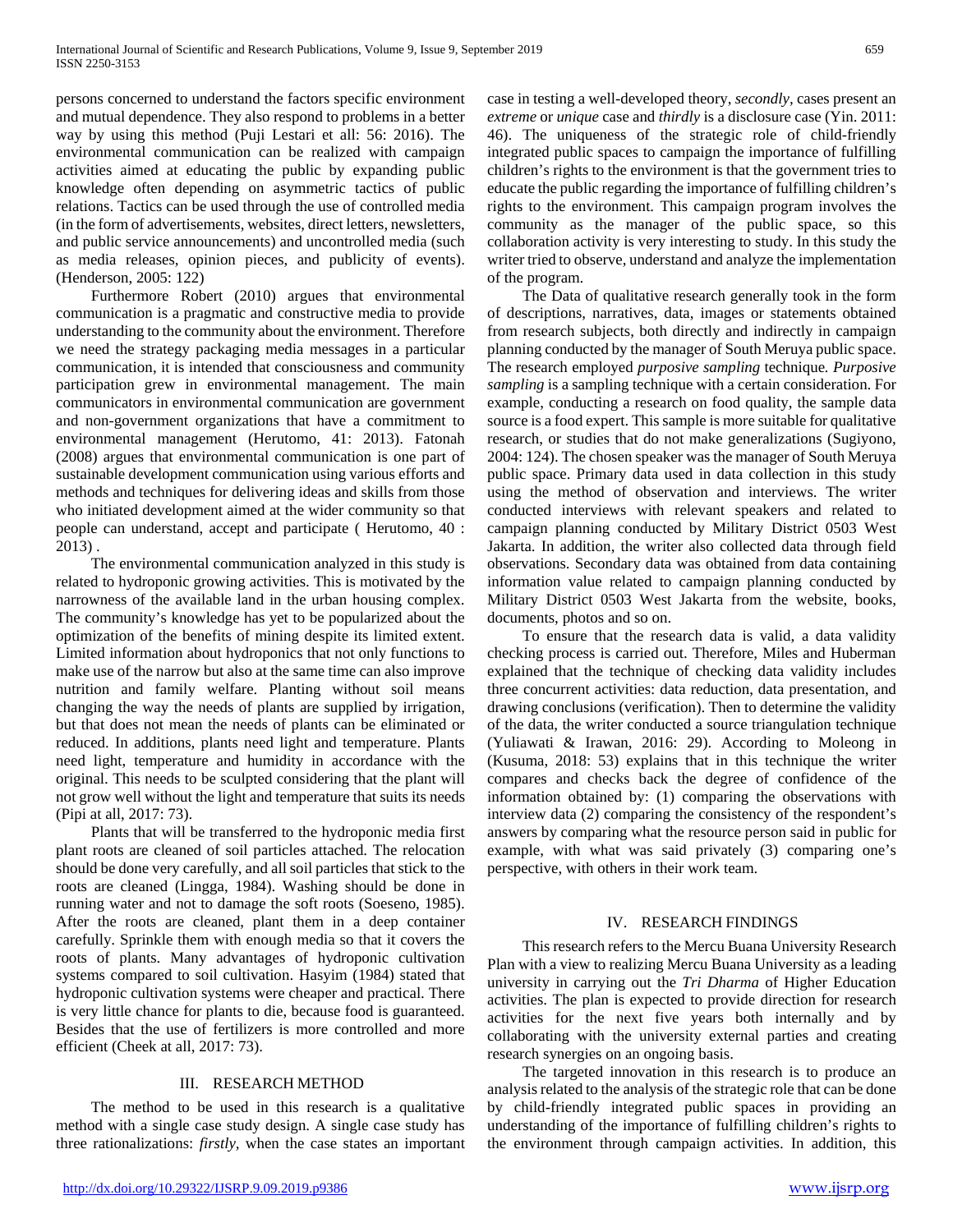research is expected to provide various recommendations related to communication innovation, regarding how the process of optimizing the strategic role of child-friendly integrated public spaces through appropriate and planned communication activities. The campaign activities are parts of PR work, and this is a step in making the public aware of what is better. This is as stated by Ruslan that PR campaign in the narrow sense aims to increase awareness and knowledge of the target audience to grab the attention as well as to the perception or opinion positively to an activity of an institution or organization (corporate activities) in order to create a trust and a good image of the community through intensive delivery of messages within a certain period of time. In a more general or broad sense, the Public Relations campaign provides continuous illumination and understanding and motivates the public towards a particular activity or program through continuous and planned communication processes and techniques to achieve publicity and a positive image (Libertine & Alodia, 2014) .

 At the implementation stage, the campaign certainly needs to be prepared carefully, so that the campaign program can run in accordance with the targets and objectives that have been determined. The campaign model adapted in this research is the campaign of planning and management model from Cutlip which includes: *Firstly,* defining the PR problem (Situation analysis: what is happening today) at this stage, the reason for the formation of the RPTRA is the presence of a child's playground condition which is currently sufficient difficult to find. *Secondly,* Program Planning and Preparation (Strategy: What should we do and say, why?), This socializes the public both through banners and other socialization. *Thirdly,* (Implementation: Take action and communicate it), organizing educational programs in the public space, so that through this program it is hoped that it can improve the quality of life of the community, specifically the development of a good and positive child development. *Fourthly,* (Assessment: How we have done it) the programs in the public space are always evaluated properly.

 The child Friendly Integrated Public Space is the concept of public spaces in the form of green open spaces or parks that are equipped with a variety of interesting games, CCTV surveillance, and rooms that serve the interests of the community around the public space, such as library space, PKK Mart, lactation room, and others. The public space was also built not in a strategic position, but in the middle of residential areas, especially the lower layers and densely populated, so that the benefits could be felt by the people around.

 The public space, which was initiated by the Jakarta Provincial Government under the leadership of Governor Basuki Tjanhaja Purnama, was built in large part using the donation of *Corporate Social Responsibility* funds. The role of the provincial government is usually to provide land. Development costs usually range from 400-750 million from the private sector. The development, monitoring and maintenance process of the public space also involves the surrounding community. Even maintenance of the park was also carried out by the community around public space and coordinated by the PKK mothers. It is hoped that the public space can help the city of Jakarta to be able to achieve the status of a worthy of children city while providing green open space for the public, especially children and seniors.

Based on field observations and interviews with several informants, Ms. Maria and Ms. Baedah stated that the existence of public space in their area made them less worried, releasing their children to play, because in this public space they were guaranteed enough security, due to the close proximity of the house and the environment which is surrounded by a fence which is quite safe for children to play. As well as the availability of complete play facilities and children can also play and exercise, because in addition to being equipped with children's play equipment, sports fields such as badminton and futsal are also equipped.

 Various activities were carried out in the Child Friendly Integrated Public Space in South Meruya, West Jakarta. In addition to utilizing the public space as a playground for children, this space is also used to build a home-based business that has a high enough economic value. Ida Sarwono, head of the PKK in South Meruya Village said that almost every PKK activity was carried out in this public space. Aside from the location which is close to the residents' housing, this public space also has enough space to accommodate dozens of mothers who come. In this public space various types of activities as a forerunner to the residents' business are carried out. The activities are such as handicraft training, cooking, etc.

 Theoretically, the policy for the formation of this public space is part of environmental communication. This is as stated by Oepen and Hamacher, 1999; Chox, 2010, that the communication environment is a communication process in a planned and strategic use of media products to support policy making effective, public participation and implementation of projects aimed at environmental sustainability. This explains that an environmental communication as a two-way interaction of social processes that enable the person concerned to understand certain environmental factors and interdependence. They also respond to problems in a better way by using this method. Environmental communication aims to improve the ability of people to be able to respond to any appropriate signs of the environment with the well-being of both human civilization and natural biological systems.

 Through the establishment of this public space were invited to understand the importance of Child Friendly Integrated public space that played educational facilities and provided positive benefits for children. Of course this statement as delivered by Robert Cox (2010) is a pragmatic and constructive media to provide understanding to the public about the environment. The media concerns the message packaging strategy in the media to foster public awareness and participation in environmental management. The main communicators in environmental communication are government and non-government organizations that have a commitment to environmental management (Herutomo, 2013).

 In addition to serve as a playground for children, the public space also trained motoric and strengthened children's mentality, because in this public space was also possible for children to be able to socialize well and interact more flexibly with their friends who have different ethnic and religious backgrounds. This was where children would be trained to be tolerant and can certainly strengthen the unity of the nation going forward. This is as conveyed by Fatonah (2008) that environmental communication is one part of sustainable development communication that has been known since the 1960s is all efforts and ways and techniques for delivering ideas and skills from those who initiated the